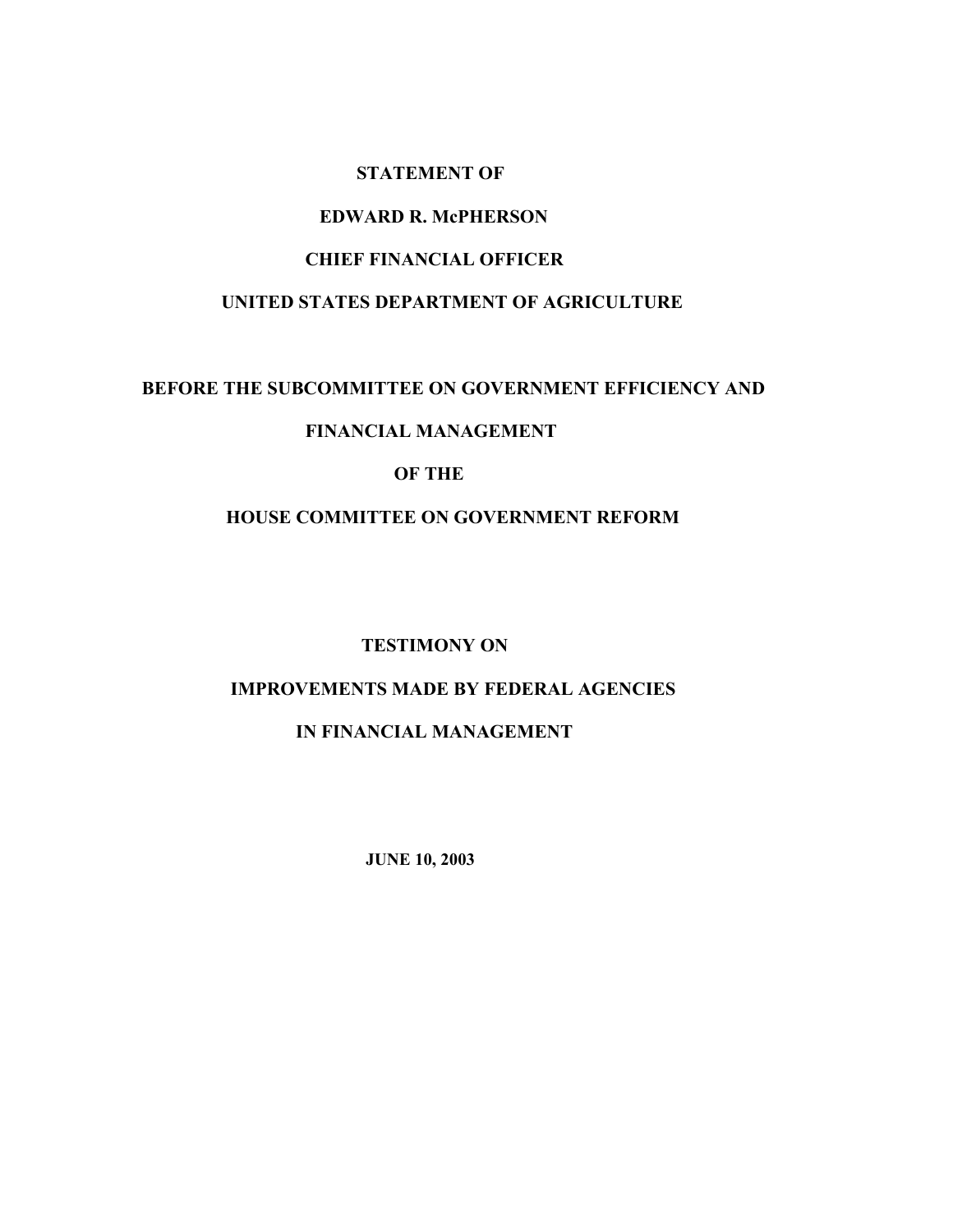Mr. Chairman and members of the Subcommittee, thank you for the opportunity to continue to work together on improving financial management in the Federal Government.

 My remarks today focus on the two elements specified in your invitation to me to testify today. First, I will describe briefly the valuable results we have achieved at the Department of Agriculture (USDA). Second, I will offer insights for your consideration about the management changes we made that in turn resulted in USDA's first unqualified audit opinion of its financial statements.

#### 1. Valuable Financial Management Results at the Department of Agriculture

 As context, at the Department of Agriculture I am responsible for the financial leadership of an enterprise which, were it in the private sector, would be one of the largest companies in the United States. With \$72 billion in annual spending, 112,705 full-time equivalent staff years, and \$123 in assets, the Department of Agriculture is exceeded generally in size in the private sector by only four companies --- General Motors, Ford, Exxon and Wal-Mart --- so we are roughly equivalent in size and diversity of lines of business to General Electric or Citigroup.

 George Bernard Shaw, the British playwright, believed great innovation starts with an unreasonable person. USDA was fortunate to have such people at the Agriculture Department when I started in October 2001. The result these unreasonable people sought was to have sufficient internal control and data integrity to achieve the first clean, or unqualified, audit opinion ever at Agriculture. In every year since audits began to be conducted in 1991, the Office of the Inspector General was unable to express any opinion on Agriculture's financial statements because the value of assets, liabilities, budgetary resources, net costs and related items could not be determined. This outcome on an audit is termed a disclaimer. There are four categories of opinions expressed on financial audits -- unqualified (clean), qualified, disclaimer, or adverse.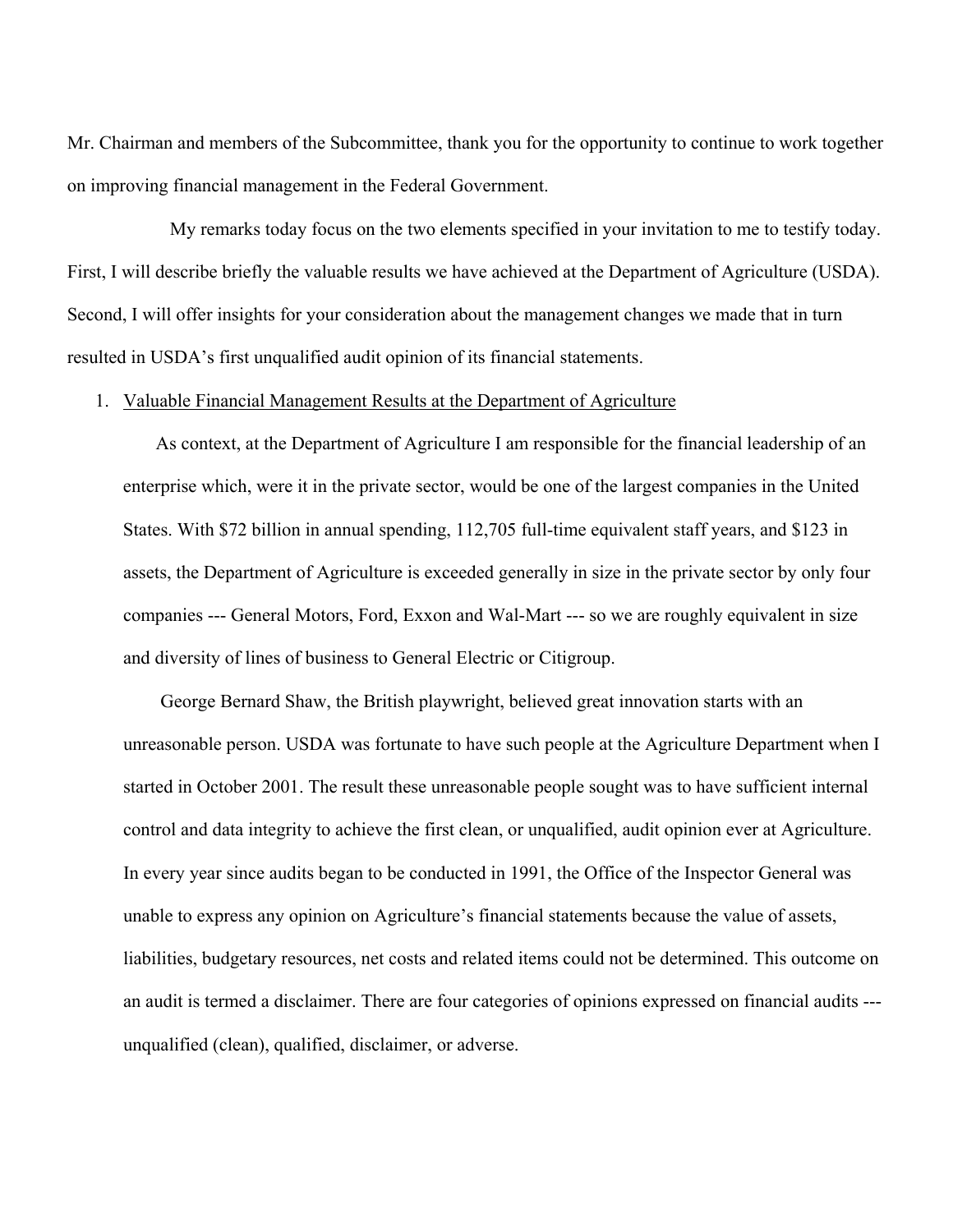In short, Agriculture, one of the largest enterprises in America, had never produced timely financial statements free of significant errors or misstatements in its entire 140-year history. Just over a year later, in December 2002, Agriculture and all its agencies for the first time received a clean audit opinion from the Office of the Inspector General for fiscal year 2002. This valuable breakthrough was achieved using existing taxpayer funding by skilled career government executives and dedicated associates already in place. All that was needed was a little unreasonableness.

 The results that culminated in achieving the goal of sufficient internal control and data integrity to receive a clean audit opinion, included:

- Revamping business, financial management and accounting processes and completing installation of a standard general accounting system requiring 17 major conversions;
- Determining the program cost or present-value cash flows of \$100 billion in loans;
- Reconciling accurately and in a timely manner more than \$100 billion in annual cash receipts and disbursements in 393 Treasury accounts;
- Intensely and effectively transforming the Forest Service's financial management activities;
- Correcting accounting deficiencies on \$10 Billion of real and personal property;
- Implementing a unified corporate controller organization that integrates accountability for financial management processes and systems throughout the Department of Agriculture.

So, one can see massive changes are required to produce real results.

 This work is on-going --- improvements are a continuous process, not an event. There is always the prospect of unforeseen challenges and additional barriers to overcome.

 Once rudimentary foundations are in place, even higher value comes from better management information and decision-making, more informed allocation of resources (as in President Bush's Management Agenda Budget and Performance Integration Initiative), and clearer accountability.

 In addition, we also seek more cost-effective financial management and accounting operations over time as processes are further re-engineered and information technology is renovated and integrated.